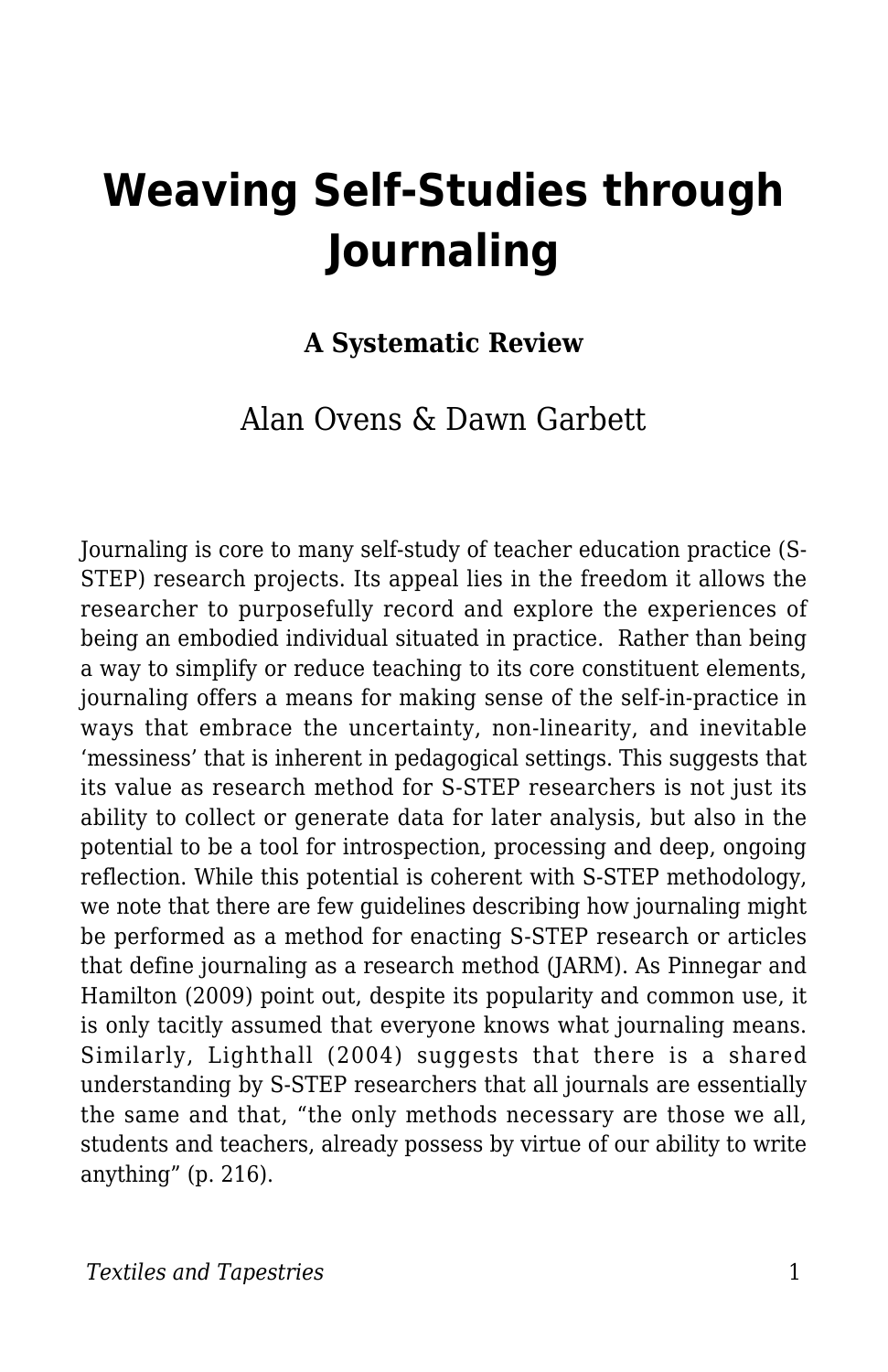The fact that such a key research method lacks clarity and guidelines sparked our interest. What does it mean to engage in journaling as a research method in the S-STEP methodology? Are there some tacit common protocols and guidelines? Should there be? Is there an expectation that researchers detail their method and discuss how issues of bias are managed? In this study we begin to tease out what journaling as a method means in the self-study community and how journaling is enacted as a research method (JARM). Specifically, this study explores the aim, frequency, nature, and purpose of using journaling as a research method for the S-STEP methodology in selected publications.

### **Journaling as S-STEP Method**

Self-study is a methodology that embraces multiple methods of research. While drawing heavily on traditional qualitative methods of data collection, self-study generally transforms those methods by taking them into a new context and using them in ways that often depart from the traditional. In other words, self-study is marked by flexibility and creativity in terms of its research methods and tools based on the desire to render the complexity of the 'self-in-practice' in a form that allows for analysis, reflection, and possible transformation. In a real sense, this means that there is no one set self-study method. Rather, methods are often chosen, created, adapted, and evolved depending on their ability to facilitate the inquiry (Pinnegar & Hamilton, 2009). Likewise, Loughran (2004) states, "There is no one way, or correct way, of doing self-study. Rather, the process and choice of methods how a self-study might be 'done' depends on what is sought to be better understood" (p. 15).

In their analysis of the methods and tools of self-study, Tidwell & Jónsdóttir (In Press) place journaling as one of the five most common methods reflecting narrative and text-based data/representation. The core characteristic of these methods being that they are intentional in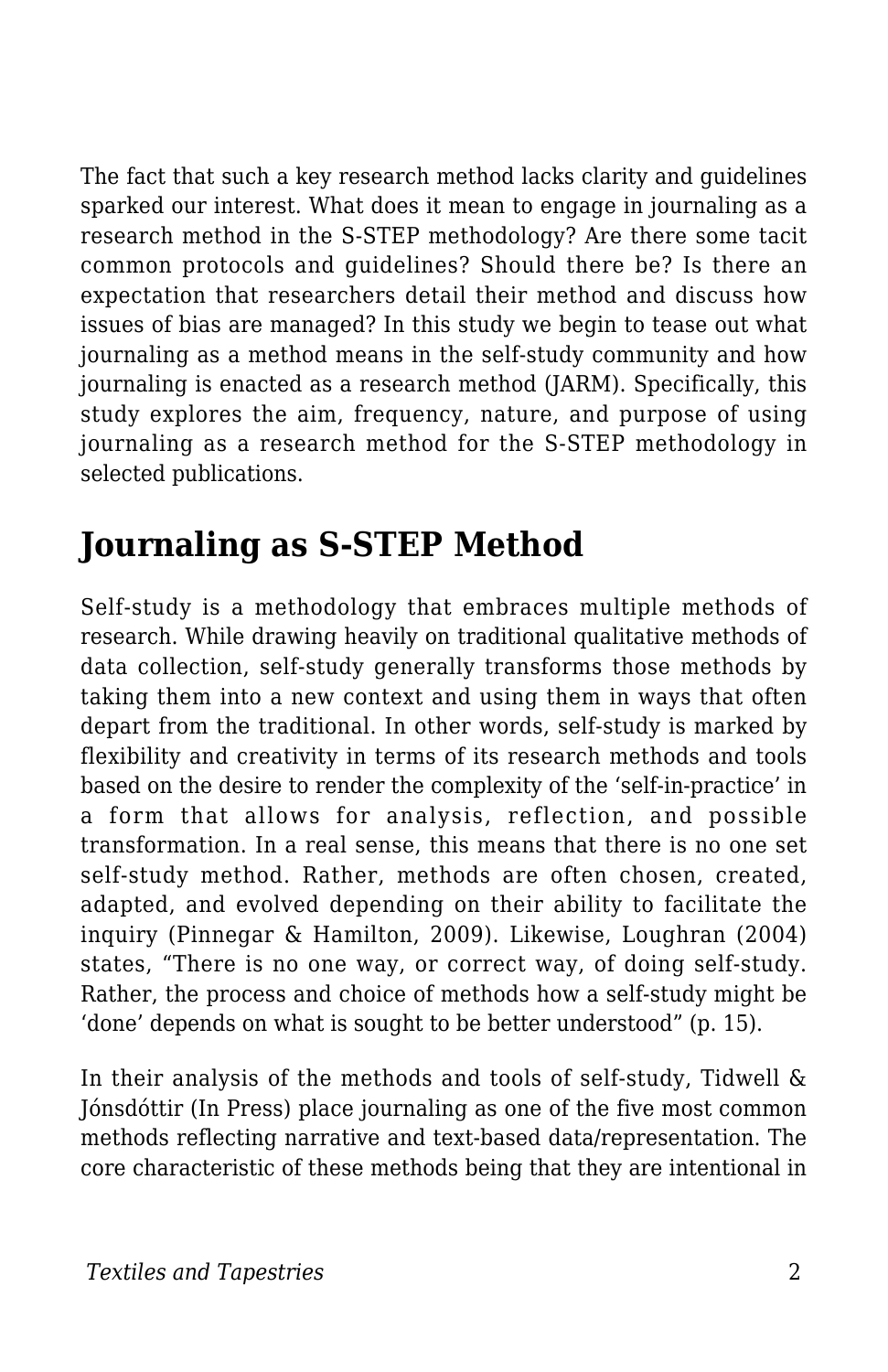the use of text (verbal, written, image) in terms of what and how data were gathered and analysed. Samaras (2011) mentions journaling when she discusses narrative as a data collection technique. She describes narratives as "Stories, journaling of your ongoing record, essays, other reflections about your study" (p. 175). We note that this is different from how she describes documenting "the self-study teacher researchers' metaconversations to himself or herself and to critical friends of an unfolding of questions, reflections meaning making and shared insights" (p.175), which she refers to as a selfstudy teacher researcher log. Pinnegar and Hamilton (2009) define journals in a very broad sense as "writing with a purpose" (p. 124). Certainly, journaling has a long and rich history with respect to chronicling events and unpacking the flow of daily life. Journaling has been important to enriching our understanding of teaching in terms of both recording events and providing insights into people's thoughts, reactions, feelings and aspirations in relation to such events. Journaling is both a process and an artifact that helps capture the immediacy of practitioners' lives through a process of intermingling description, commentary, introspection, and analysis in ways that enable deeper reflection and transformation.

While every self-study unfolds in a somewhat fluid and unpredictable manner, the self-study researcher needs to attend to issues of quality and trustworthiness. Bullough and Pinnegar (2001) suggest that quality in self-study research is grounded in the trustworthiness and meaningfulness of the findings. They conclude that there is a need to respond to the burden of proof and state that, "Like other forms of research, self-study invites the reader in the research process by asking that interpretations be checked, that themes be critically scrutinized, and that the "so what" questions be vigorously pressed" (p.20). This directly points to the expectation that S-STEP researchers are transparent about their methods and address how they conducted the research with detail and justification. This need for transparency addresses directly the criterion outlined by LaBoskey (2004a) in respect to exemplar-based validation and the fact that in self-study, it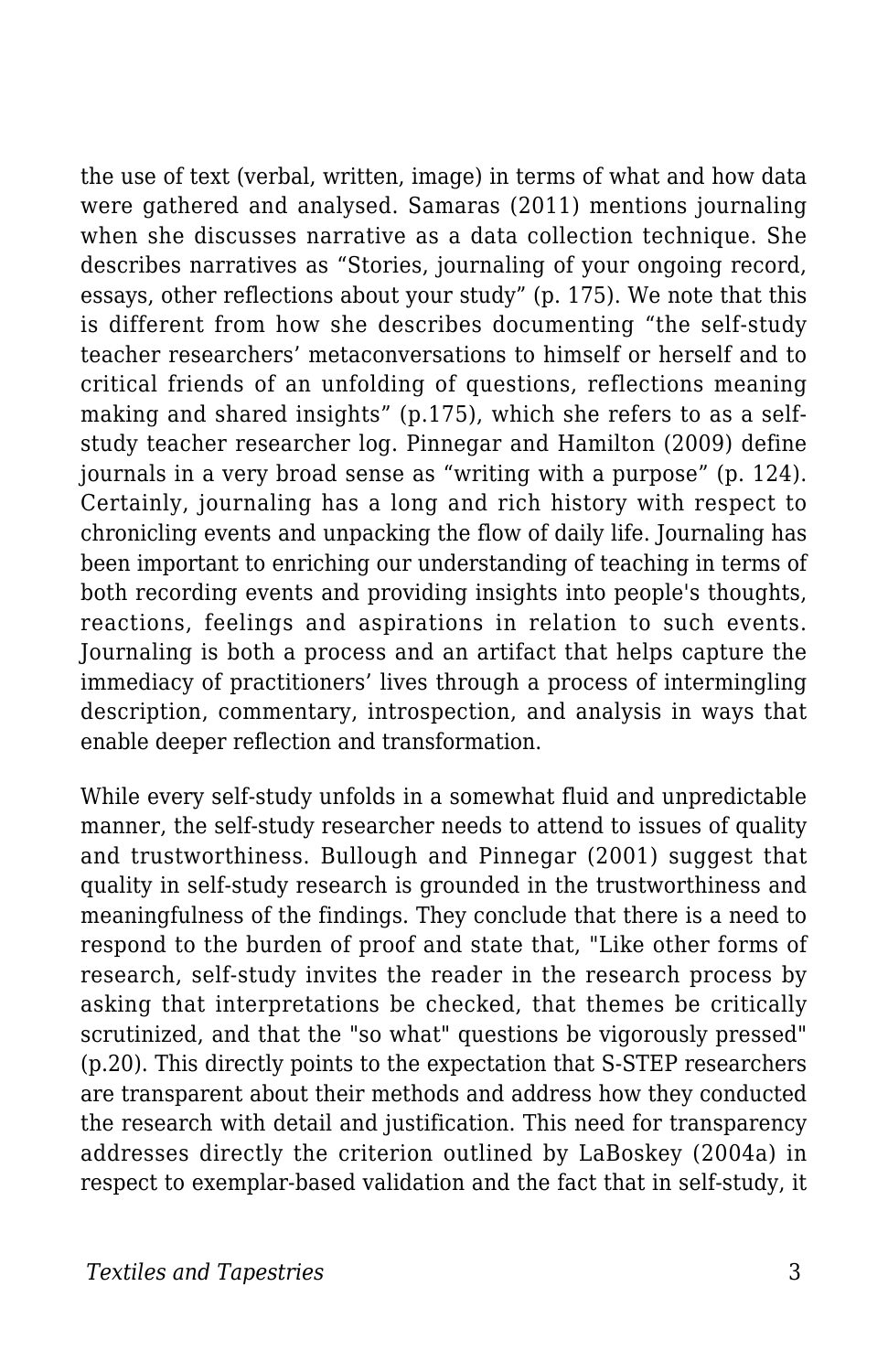is the reader who assesses the quality of the research, which itself requires that sufficient detail is provided to enable it to "ring true" to the reader.

### **Method**

The results presented below are grounded in two complementary datasets. In order to ensure we captured working examples of S-STEP we focussed our systematic review only on work published within the S-STEP community-initiated journal and conference publications, namely *Studying Teacher Education* and the Castle conference proceedings. In this way, we were assured that the studies not only represented examples of S-STEP research but that they had also been through a blind review process and judged worthy of publication by the S-STEP community itself (as acting editors or reviewers). We have not considered any articles that may be identified as self-studies but were presented or published outside of the target publications.

Our first data-set consisted of articles published in the first fourteen volumes (2005–2018) of *Studying Teacher Education: A Journal of Self-Study of Teacher Education Practices*. It thus concerns self-study work written for journal publication and blind-reviewed using internal evaluation criteria. This data-set contained 242 articles that addressed self-study as an empirical research practice. A second dataset was generated from self-study works published in the conference proceedings of the Self-Study of Teacher Education Practices (S-STEP) International Biennial Conference, also known as the Castle conference. This data source was composed of 12 conference proceedings consisting of some 1332 articles. Articles since the  $5<sup>th</sup>$ Castle Conference in 2004 have been involved in a double round of blind peer review before acceptance into the proceedings (Garbett, Fitzgerald, Thomas, in press). A word count of 3,000 excluding references was imposed until 2014. In 2016, this limit was extended to 4,000 words but included references. We acknowledge that this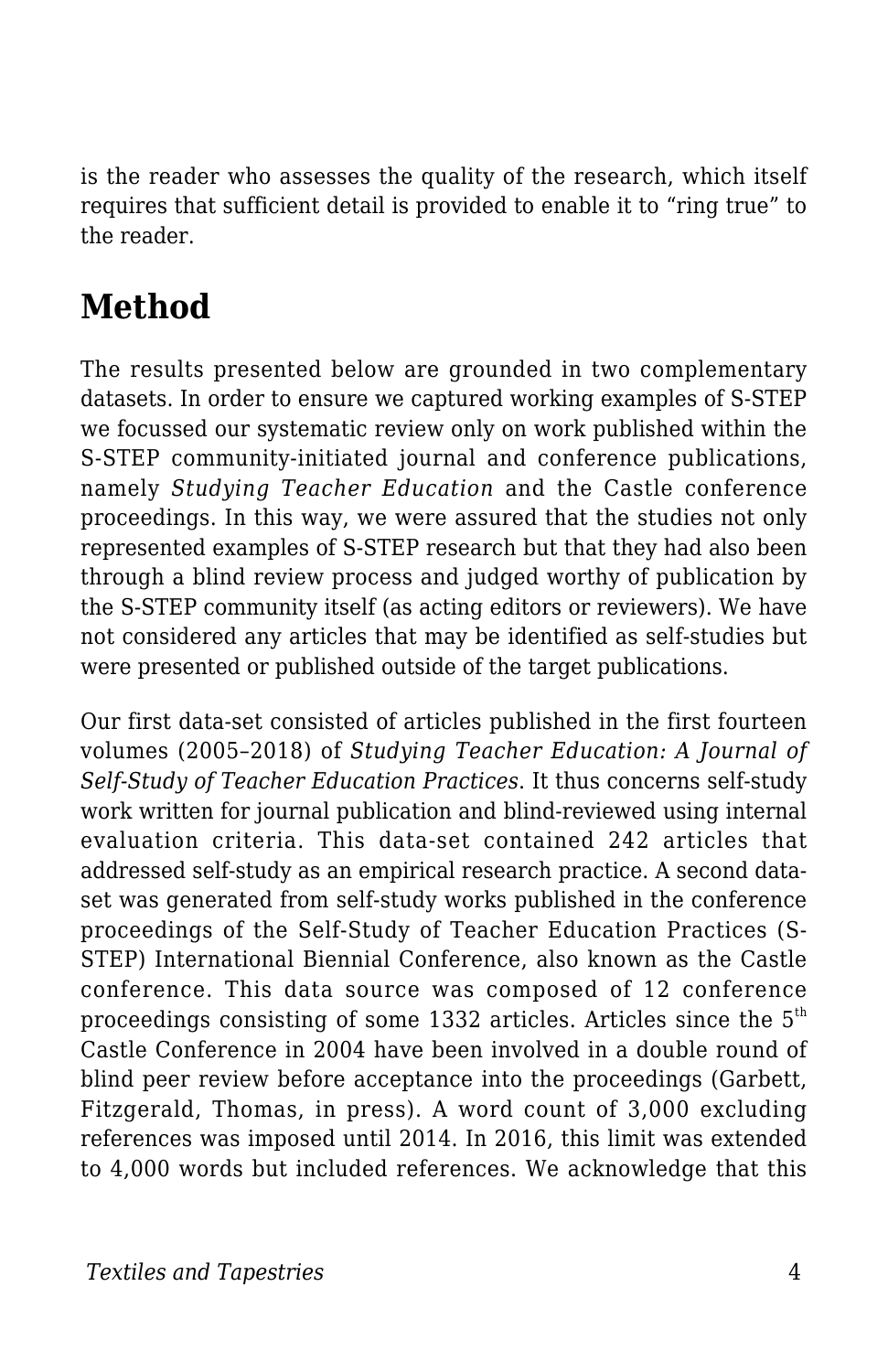restriction limits a fulsome description of the methods used. We used a random number generator to sample a chronological list of titles from the proceedings and produced a final data set for analysis from the Castle conferences comprising of 254 articles. When the two data sets were combined, we had a total number of 496 examples of S-STEP research to analyse.

The analysis consisted of three rounds of coding and recoding the journaling data in order to better understand the frequency, nature and aim of using journaling as a research method. The data was coded using Gibson and Brown's (2009) method of thematic analysis. In the initial stage of analysis, we read through all the articles and identified those that used journaling or journal-like practices (such as diaries or written logs) as part of their method. Once identified, we noted how journaling was described and performed in the research. This round of analysis identified 315 of the 496 articles within the data set which used journaling or journal-like practices in their methodology. The second stage of analysis consisted of focussing on those papers that explicitly described journaling as their method (as opposed to those that may be journal-like) in order to develop a more complete picture of how journaling was being used as a research method. We identified 214 articles explicitly naming journaling as one of their methods. In this stage of the analysis we searched for commonalities, differences, and relationships between the themes that emerged.

We did two rounds of coding in order to let the themes more fully emerge and be understood. We decided to treat each variation or different use of journaling within an article as a separate case of journaling. This means that while there were 214 articles in the data set, there were 223 cases of journaling as research method that were analysed. Those 223 mentions of journaling have been coded to determine how, when, and why journaling is being used as a research method.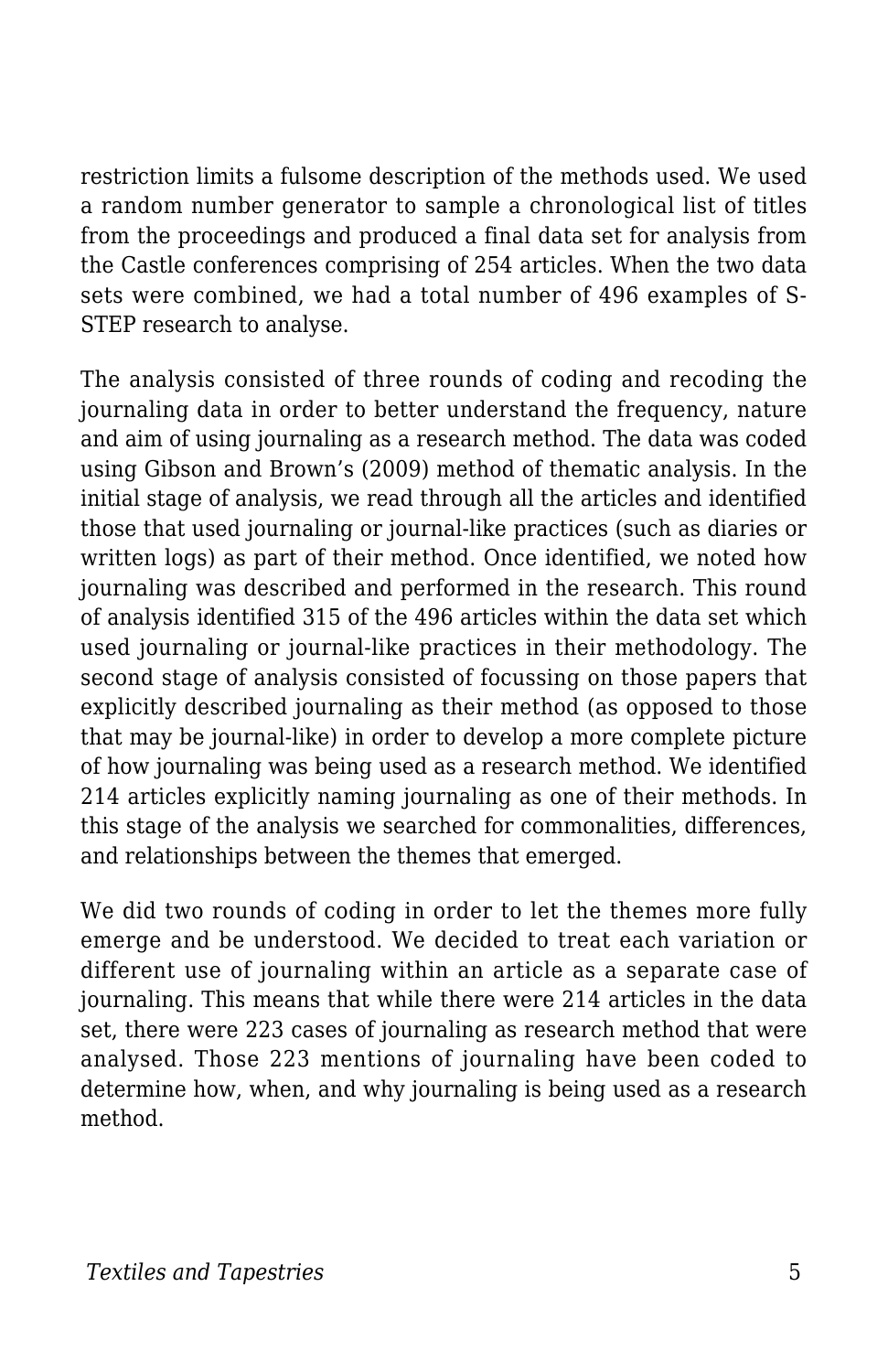### **Results**

In our first read-through of the data set, we analysed the articles for any mention of journaling in the research methodology, data sources or data collection section of the articles. This was not as straightforward as we expected since there was often a lack of clarity or looseness about the use of term journaling as well as some practices not being explicitly labelled as journaling. For example, we were often unsure whether terms such as reflective writing or keeping notes should be categorised as journaling. In addition, we found that the term 'journaling' meant considerably different things for different authors. This apparent diversity meant that we had to exercise caution with respect to what actual practices we were labelling as journaling. We applied a fairly inclusive definition that a journal was a document produced for a broad range of reasons that could include descriptive notes and reflections. However, in applying this definition we found that the structure, consistency, and approach to journaling varied among users, which led to uncertainty as to whether the practices used were in fact journaling or more 'journal-like' in our view. To address this we coded the data in two ways. Firstly, starting with a broad definition, we found that journaling and journal-like practices were used in 63.5% of the studies analysed (i.e. 315 of the original 496). We included in this analysis all those studies whose research method was 'journal-like' but not explicitly identified as journaling. These included articles referring to the use of documents that we believed paralleled journals, including reflective writing, diaries, notes, field notes, written logs, etc. In the second readthrough, we focussed only on articles that explicitly mentioned the use of 'journaling' or 'keeping a journal' within their method. Narrowing this down to focus only on those studies that were more explicit about their use of journaling lowered the number to 214 out of 496 or 43.1% of the articles in the data set. Table 1 presents the breakdown of this finding between the conference proceedings and journal articles.

#### **Table 1**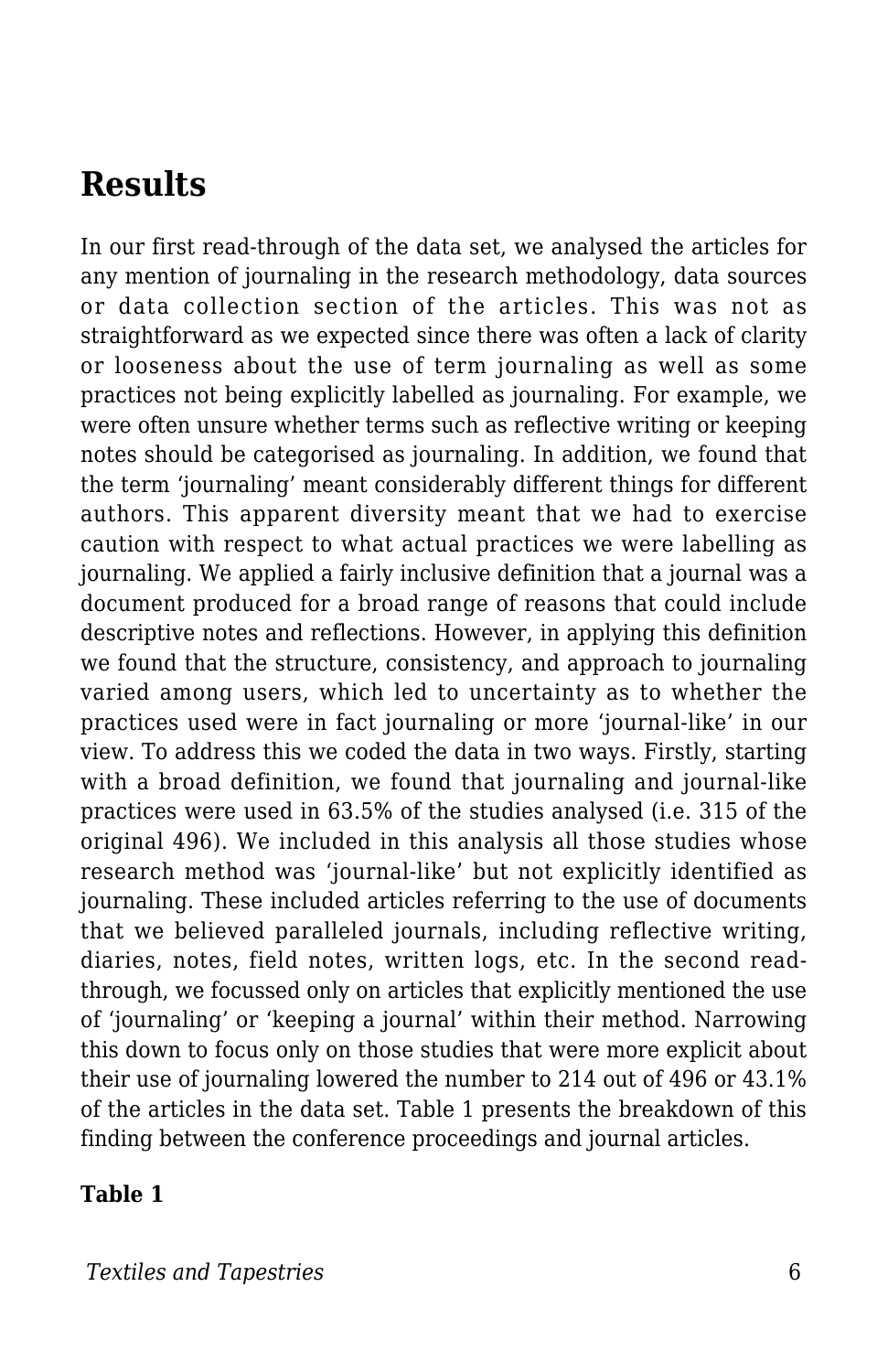|                              | <b>CC</b> Proceedings | <b>STE</b> Journals | <b>Combined Total</b> |
|------------------------------|-----------------------|---------------------|-----------------------|
| Uses journaling/journal-like | 147/254               | 168/242             | 315/496               |
| practice as a data source    | 57.9%                 | 69.4%               | 63.5%                 |
| Names journaling as a data   | 99/254                | 115/242             | 214/496               |
| source                       | 39%                   | 47.5%               | 43.1%                 |

*Frequency of Using Journaling as a S-STEP Research Method*

While journaling is a popular research method for S-STEP, an analysis revealed that very little detail was provided on how the method was actually carried out. Table 2 details what information was provided in the method sections. Despite other methods, such as narratives and observations, being quite well explained and referenced, we found that often there was very limited detail concerning any guidelines or protocols for journaling, and very few references to support the method. For example, Kaplan (2002) discusses two of his three primary sources of data but does no more than state that the third was personal journal writing.

I have relied on three primary sources for data – student writing, student evaluations, and personal journal writing. Collected works included student autobiographical pieces; student writing on personal observations of their own teaching and self-growth; reflective field notes and observations on my own teaching; and formal student evaluations of my own teaching. (p. 32-33)

We found descriptions of method were very limited in what information they included around the frequency of journaling, the quantity or length of journal entries, or the size of the final data set. For example, the most frequent length, mentioned in only 3.6% of the articles, was 0-4 pages. There were only two other instances of word count or time lengths being mentioned: one stated 12 entries totaling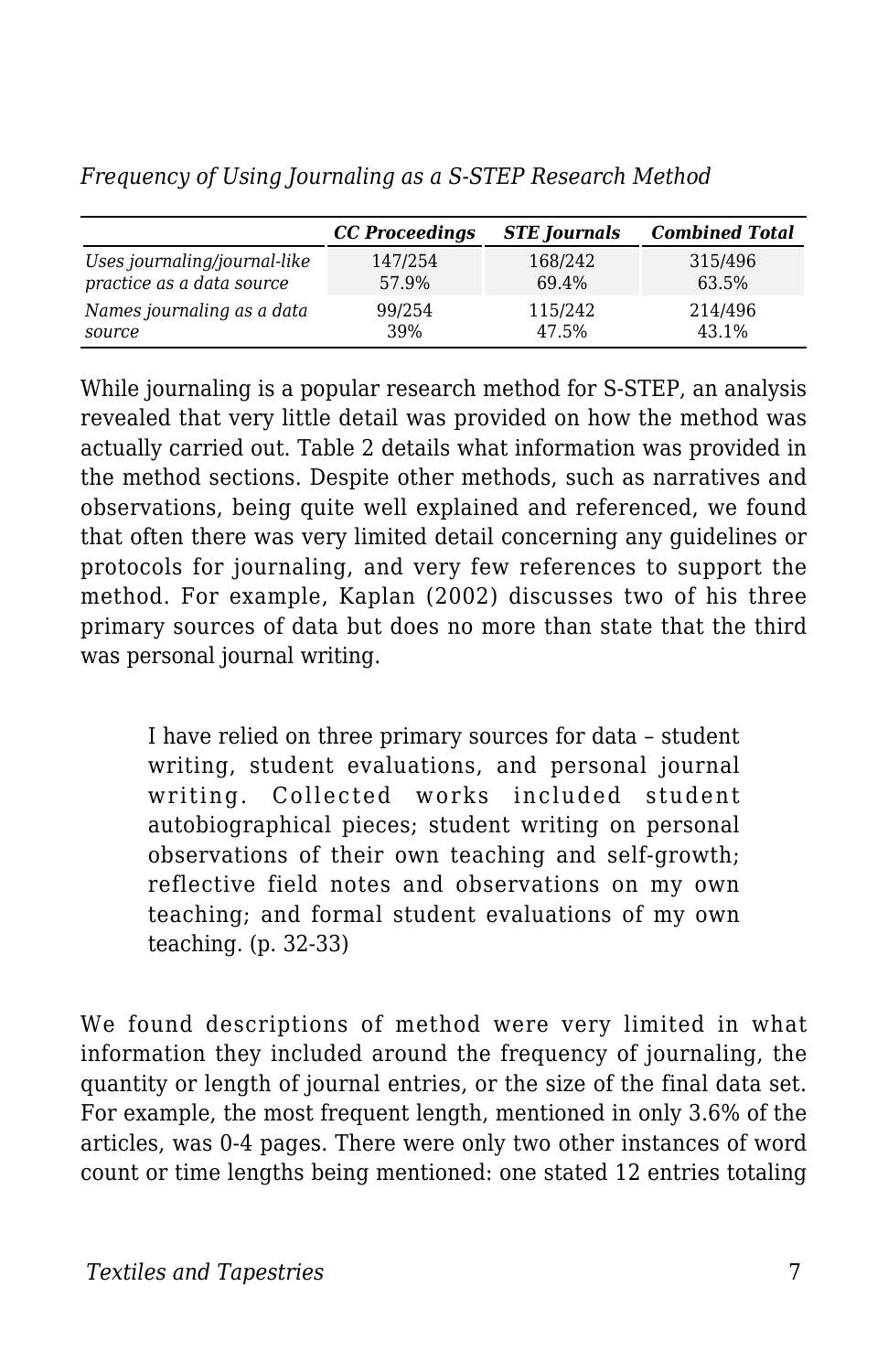in all 14,000 words and the other example stated 10 minutes. The most common times for journaling were before or after meetings, sessions, classes, lessons, or workshops. In addition, there was limited detail or guidelines on what journal entries were written about. One third (33.2%) of articles did not state what constituted the content of a journal entry. Despite this, just over half (51.1%) outlined how journal writing was stimulated with 47.1% stating that they were guided by questions, prompts, or guidelines to some extent while the remaining 4% specified that journal entries were open ended.

We also thought that it was significant that almost 90% of studies did not provide a reference for journaling. Of the 23 references that were cited, few were specifically on journaling as a research method. In addition, only three references were cited more than once in our data set. These findings highlight an irregularity in referencing for JARM, which suggests that there is likely a lack of adequate resources/research around the topic. Research that contains clear, structured guidelines for JARM would help to better ensure that the journaling is produced with rigor and is, therefore, free from potential bias.

#### **Table 2**

|                                                                   | Total   | Percentage |
|-------------------------------------------------------------------|---------|------------|
| Outlines what constitutes the content of the<br>journal entries   | 149/223 | 66.8%      |
| Records quantity of journal entries                               | 22/223  | 10.3%      |
| Outlines frequency of journal writing                             | 90/223  | 40.3%      |
| Provides detail on length of entries or total<br>size of data set | 10/223  | 8.9%       |
| Outlines how journal writing was stimulated                       | 114/223 | 51.1%      |
| Provides a reference for journaling                               | 24/223  | 11.2%      |

*How Much Detail was Provided about the Method of Journaling*

Despite the lack of detail on how journaling was performed, it was evident that journaling was an attractive method to many of the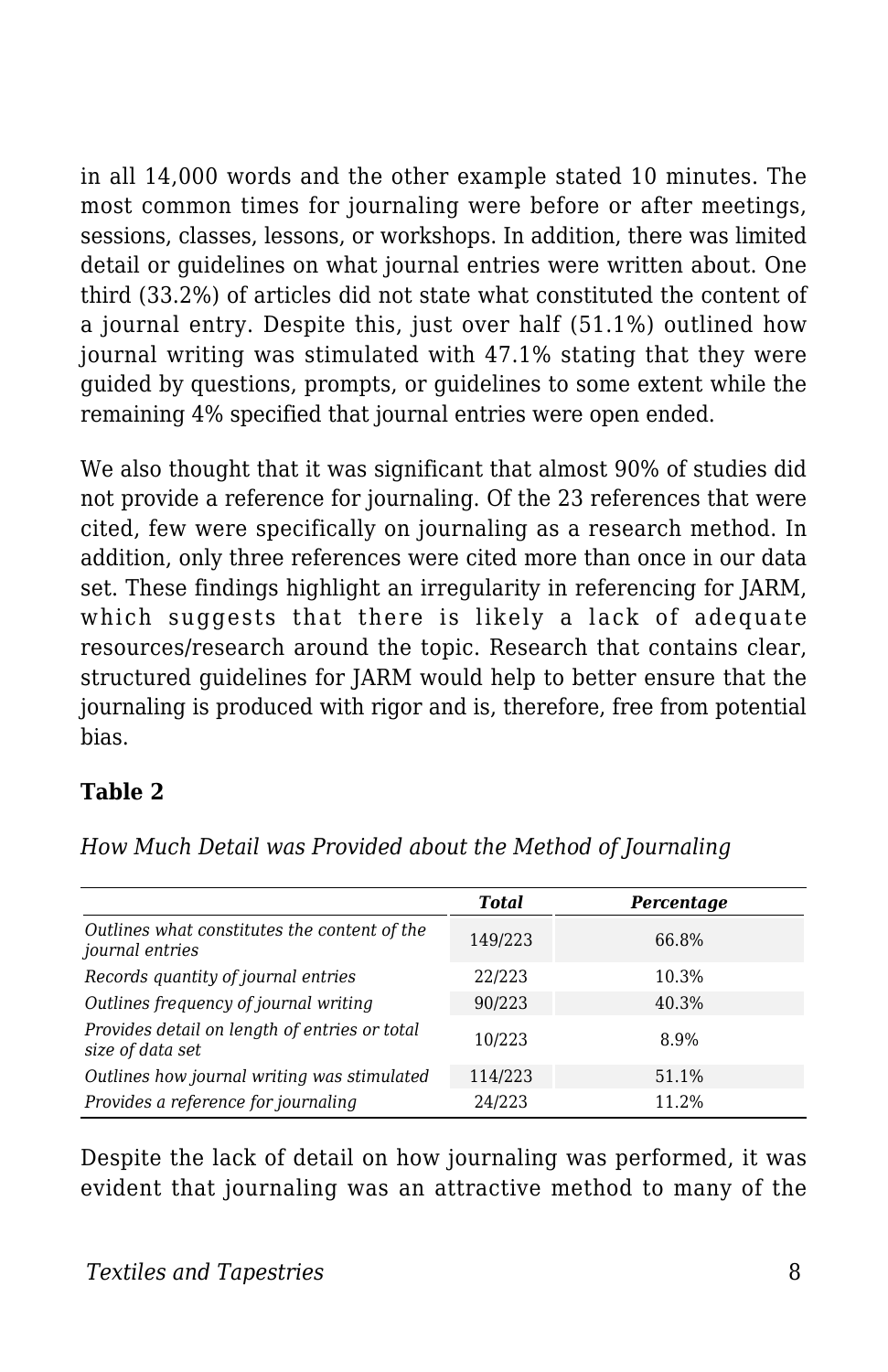researchers because of its flexibility. Within the data set that explicitly mentioned journaling as their method (n=223), we found that the stated purposes for journaling were varied and expansive. In all, we found 70 different purposes for journaling, which we reduced down to 15 categories. These are presented in Table 3 below. The three most common categories were: to contextualize/document teaching practice, experiences, decisions, and observations (14.3%); to document a/the process of their research or practice, document development, or document the implementation of a program (12.8%); and to analyze or reflect on experiences, reflect on learning, or reflect on a project (12.8%). To express, record, capture thoughts, feelings, reactions and beliefs was the only other category to be mentioned in more than 1 in 10 cases (11.4%).

#### **Table 3**

|                                                                                                                                                  | <b>CC</b> Proceedings | <b>STE</b> Journals | <b>Combined Total</b> |
|--------------------------------------------------------------------------------------------------------------------------------------------------|-----------------------|---------------------|-----------------------|
| To contextualize/document<br>teaching practice,<br>experiences, decisions,<br>observations                                                       | 4                     | 6                   | 10/70<br>14.3%        |
| To document a/the process<br>of their research or practice,<br>document development, or<br>document the<br><i>implementation of a</i><br>program | $\mathfrak{D}$        | 7                   | 9/70<br>12.8%         |
| To uncover assumptions of<br>practice, improve practice,<br><i>improve behavior</i> , <i>monitor</i><br>behavior                                 | 0                     | 3                   | 3/70                  |
| To help inform, reframe, or<br>question other data sources<br>or findings                                                                        | $\Omega$              | 2                   | 2/70                  |
| To help construct a narrative                                                                                                                    | $\overline{0}$        | $\overline{2}$      | 2/70                  |

*Purpose for Keeping a Journal*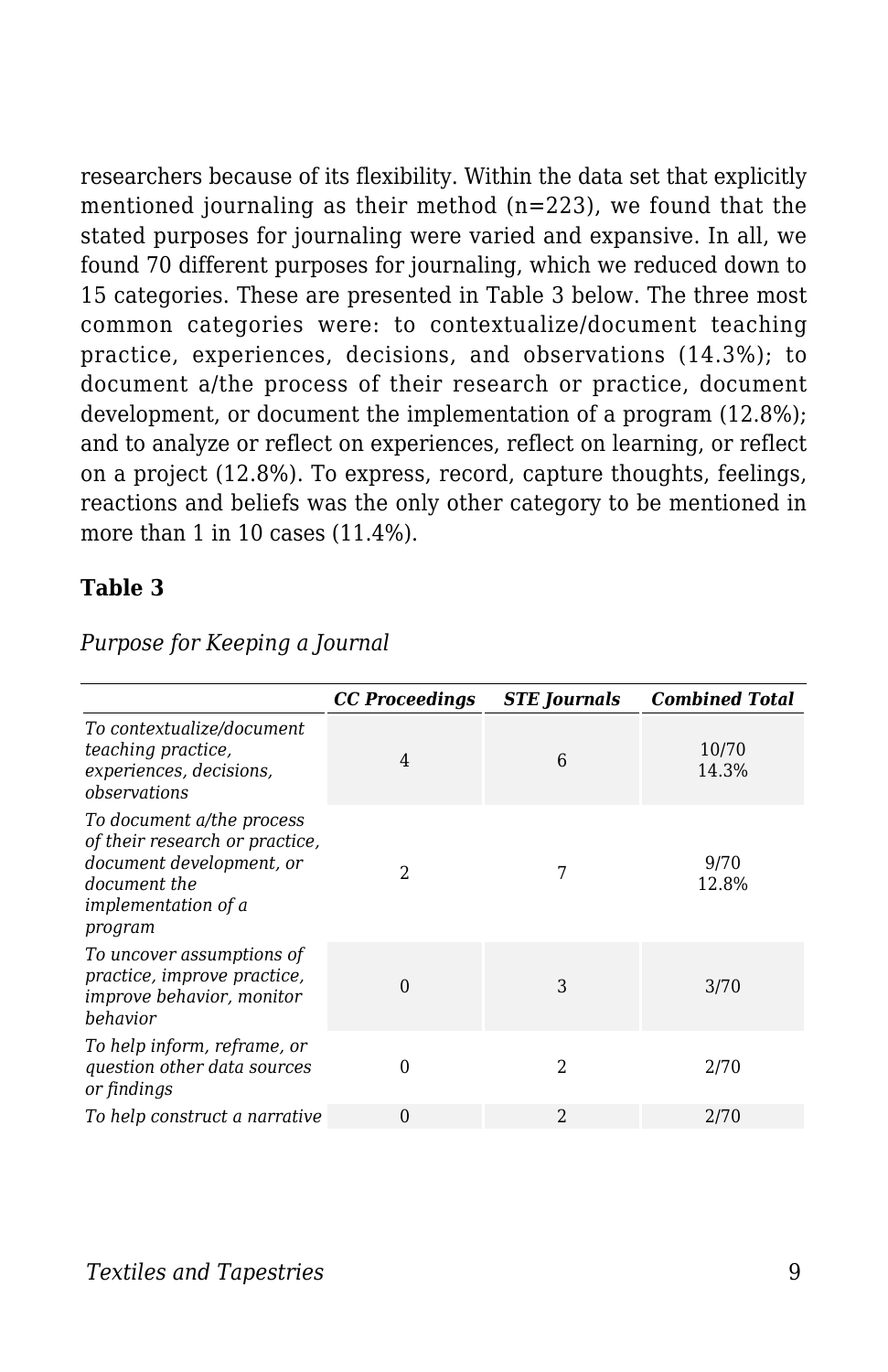| To give a more complete<br>understanding of the<br>researcher's topic or<br>findings, or triangulate data | 1                        | 4              | 5/70          |
|-----------------------------------------------------------------------------------------------------------|--------------------------|----------------|---------------|
| To uncover intentions,<br>capture perspectives,<br><i>identify characteristics</i>                        | $\mathbf{1}$             | 3              | 4/70          |
| To make informed decisions,<br>gather information on<br>practice, reframe thoughts<br>or actions          | $\theta$                 | 6              | 6/70          |
| Analyze or reflect on<br>experiences, reflect on<br>learning, reflect on project                          | $\overline{2}$           | 7              | 9/70<br>12.8% |
| Catalyst for critical friend<br>discussion, document<br>interchanges with critical<br>friend              | $\theta$                 | $\overline{2}$ | 2/70          |
| Understand a sub-culture                                                                                  | $\theta$                 | $\mathbf{1}$   | 1/70          |
| To express/record/capture<br>thoughts, feelings, reactions,<br>beliefs                                    | $\overline{2}$           | 6              | 8/70<br>11.4% |
| To record developing<br>ideas/views, record dialogue,<br>reflect                                          | $\mathbf{1}$             | $\overline{4}$ | 5/70          |
| Guide progress, monitor<br>growth                                                                         | $\overline{\mathcal{L}}$ | $\mathbf{1}$   | 3/70          |
| Record events                                                                                             | 1                        | $\overline{0}$ | 1/70          |

## **Discussion**

Journaling is a commonly used and flexible tool in S-STEP methodology. As we appreciated the extent of its usefulness we realized there were two important themes that ran through our analysis. The first is that there is very little common agreement between S-STEP researchers as to what constitutes the nature and practice of journaling. We identified that the very term "journaling" was used indiscriminately. For example, Tidwell (2002) uses journaling and notetaking interchangeably in her article. Magee (2010) on the other hand described using journaling and field notes as different forms in her article. Seaton (2006) refers to their journal as a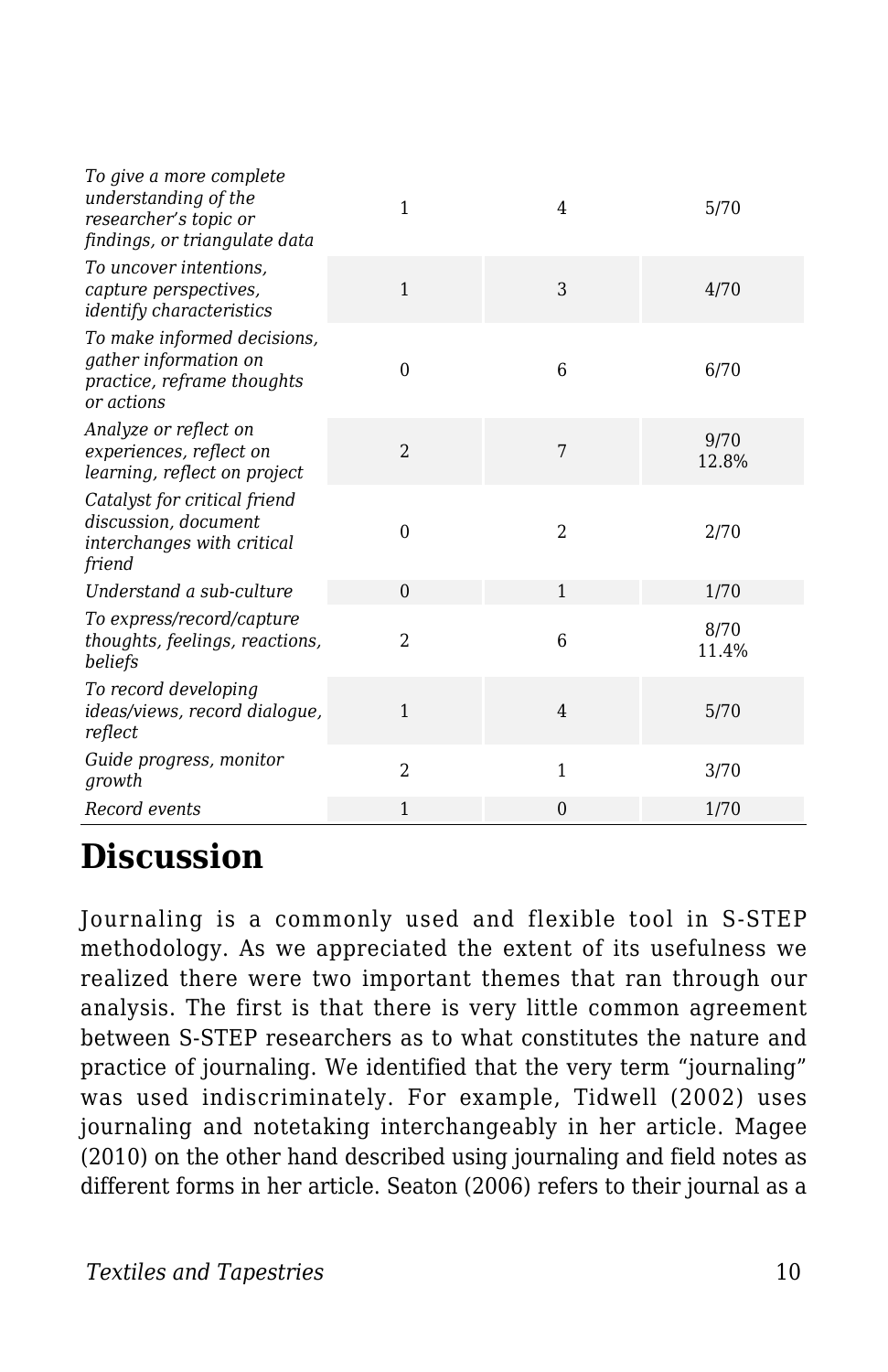field text but Jonsdottir & Gísladóttir (2016) refer to their field notes as something that exists within their journals. McAndrews (2000) explains that her journal existed within her portfolio. Spiteri (2010) describes her journaling "took the form of a daily diary (p. 135). Heston (2008) uses two journals in her article – a "reflective journal" (p. 173) and a "journal" (p. 174). We found it interesting that Heston thought that both journals were distinguishable enough from one another to call them, and use them for, separate things.

Another example of lack of agreement is the way some researchers talk of journaling as a process rather than as a product. For example, Ramirez and Allison-Roan (2014) make explicit that they envisage journaling "as asynchronous dialogue" (p. 174), while Strom et al. (2018) state, "After each meeting, we took time to journal and reflect on our dialogue and new ideas or insights that emerged from our collective conversation" (p. 145). Another example is provided by Conrad et al. (2010) who states, "The critical friends also noted their experiences during this process by journaling" (p. 147).

We are not suggesting that there is a problem with this diversity. Flexibility, and the ability to create and adapt research methods to suit the research problem and nuanced nature of educational practice is an essential feature of the S-STEP methodology. What we are highlighting is there appears to be no common principles or shared understanding of what journaling is as a method for S-STEP research. It appears to be a term that covers a broad range of practices, each with the rich potential to achieve many possible purposes. This seems to be supported by the cursory use of referencing and lack of consistent citations to journaling as a research method.

Secondly, and emerging from the theme above, there is a clear lack of detail and transparency that described how journaling was used as a research method. While flexibility can be incredibly generative, there is also a need to ensure that the research is sufficiently trustworthy (Tidwell, et al., 2009). As in all research, there is an expectation that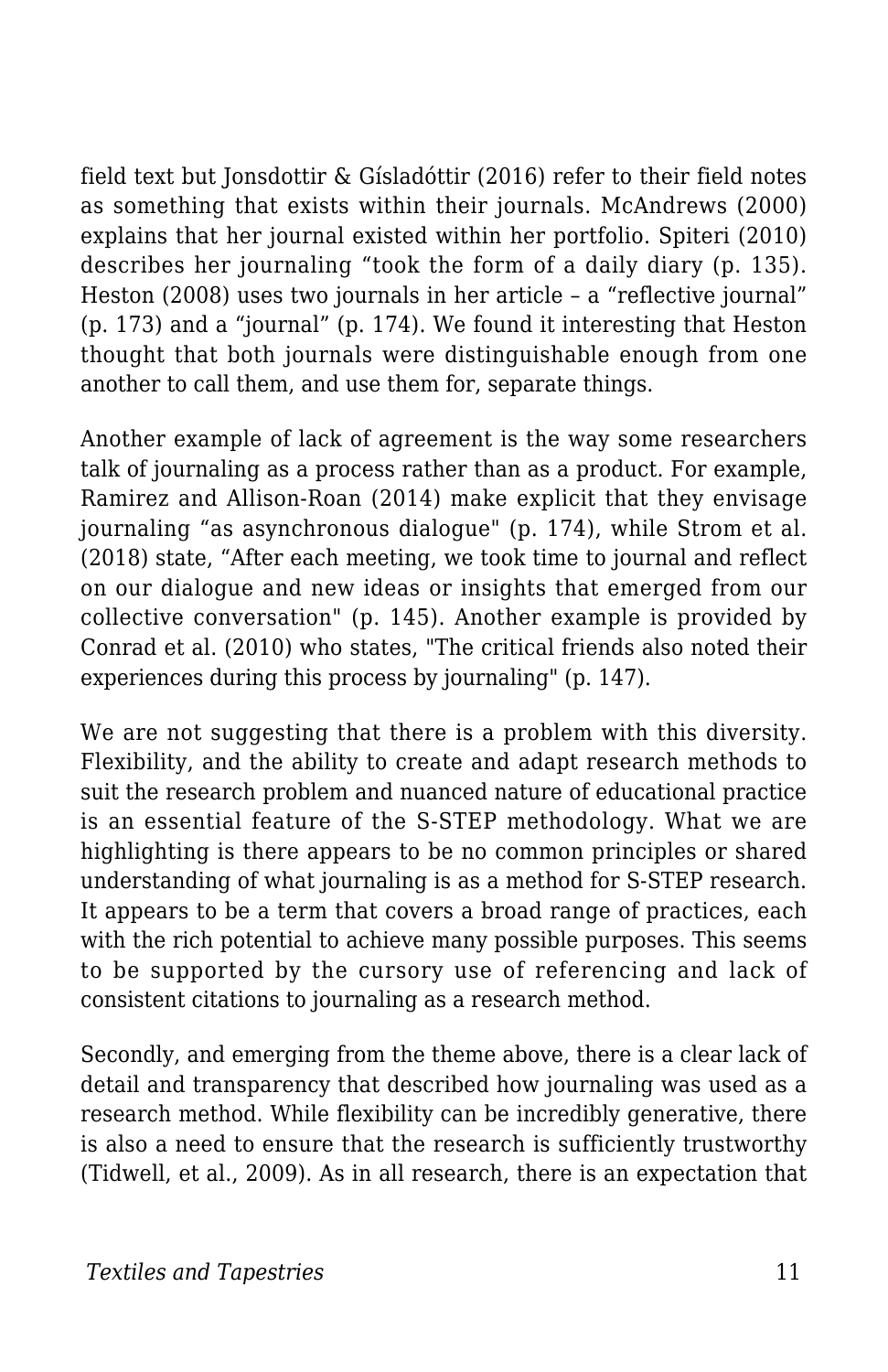the researcher clearly document the research design and data analysis process. As Silverman (2013) notes, documenting method involves, amongst other things, providing full descriptions in respect to what data has been studied, how it was obtained and how it was analysed. With respect to self-study, LaBoskey (2004b), states that trustworthiness can best be achieved by making the data visible and by clearly presenting and illustrating the "methods for transforming the data into findings, and the linkages between data, findings, and interpretations" (p. 1176).

The issue here is that there is a lack of clarity and consistency in describing how people use journaling as a research method. How entries become 'data', how this data is then analysed, and how bias is managed and mitigated are all grey areas. It is not clear methodologically whether journaling is the process of documenting things as they happen or if it is a record of internal metaconversations and reflections. Either way, as we have found in our analysis of the data, the reader is typically not privy to methodological decisionmaking around the process of journaling, particularly when that process becomes more than gathering or collecting data. We believe there needs to be more discussion and transparency around this topic. This is most important when journals go beyond personal recordings and their content shared and used as data. We wonder how does the desire to use journal entries as evidence to reinforce a particular stance or to highlight a change in perspective influence the way it is written in the journal? Does such an awareness influence how an entry is written if the anticipation is to use in a future publication? If we take journaling a step further to use it as a place to analyse our musings in an iterative way, are we getting further from or closer to anything of substance?

### **Conclusions**

Our analysis revealed three key findings. Firstly, the assumption that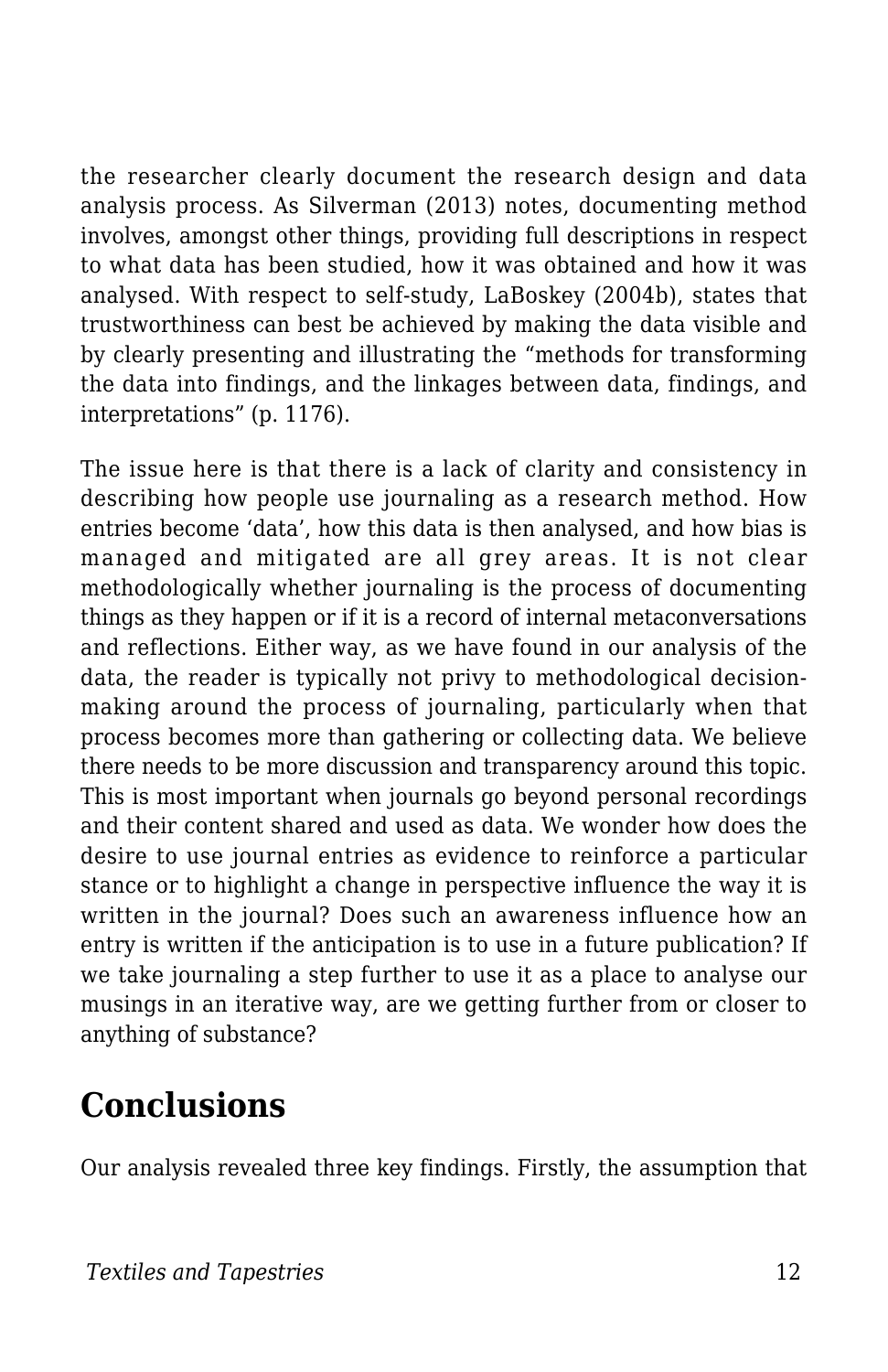journaling is a commonly used research method in the self-study of teacher education practices (S-STEP) field is supported, although there is little consistency around what it actually looks like in practice. Secondly, journaling was rarely defined with adequate specificity or detail, even given the acknowledged word count limitations in the Castle articles. Overall, we found very little information was provided on the purpose of journaling, how each entry was triggered and recorded, what would count as an entry, how often and when journaling would be done, how long an entry was expected to be, and how the entries would be analysed or contribute to the analysis. Thirdly, journaling was a term used to cover a broad and growing range of practices. Overall, we found 70 purposes for journaling in the descriptions, which demonstrates that it is a very flexible tool. Such findings raise concerns around the rigour of selfstudy when journaling is used in such a diverse way with little clarity or transparency around its specific application. Our concern is that this lack of detail not only compromises the quality of the research produced, but may not sufficiently address the need for trustworthiness of S-STEP research.

We hope such findings will promote discussion on S-STEP methodology. We are continuing to analyse the works and to use examples from articles to illustrate that journaling has evolved to become something of a literary art form. Perhaps it is more accurate to write that journaling gives self-study researchers a sequestered space in which to wax lyrical. As Gustav Flaubert wrote in *Madame Bovary*, "Human speech is like a cracked kettle on which we tap crude rhythms for bears to dance to, while we long to make music that will melt the stars." Perhaps that is true of our real intent when we say we have drawn on our journals for evidence.

## **Acknowledgement**

The authors would like to acknowledge Rosie Lee who acted as the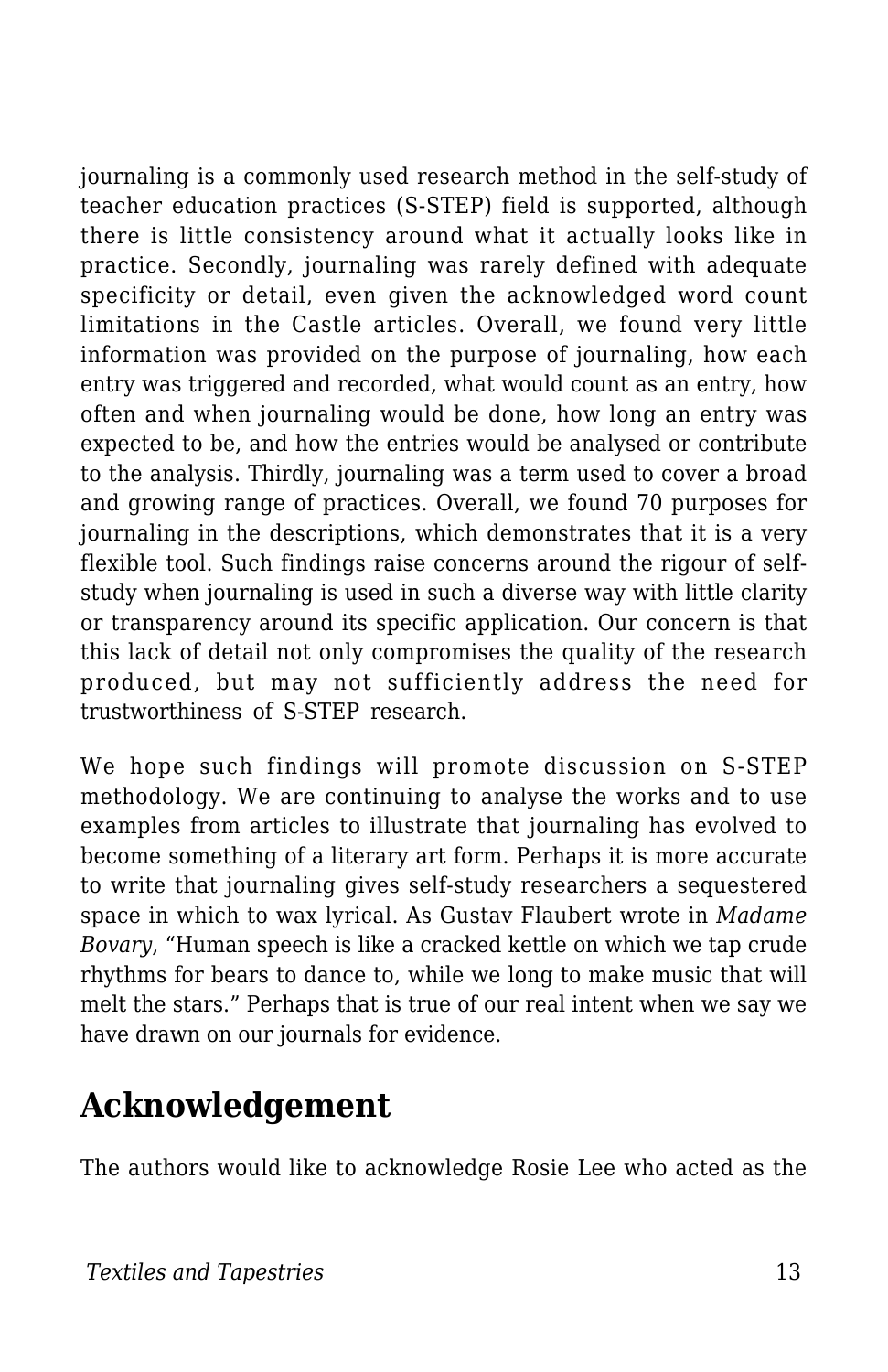Research Assistant for this project with the support of the University Summer Scholarship Programme.

### **References**

Bullough, R. V., & Pinnegar, S. (2001). Guidelines for quality in autobiographical forms of self\_study research. *Educational Researcher, 30*(3), 13–21.

Conrad, D., Conrad, D., Misra, A., Pinard, M. & Youngblood, J. (2010). Studying the "I" in our teaching and learning: Influences of identity on pedagogy for faculty of color at a rural university, *Studying Teacher Education, 6(*2), 143-159.

Garbett, D., Fitzgerald, L & Thomas, L (in press). Tracing self-study research through biennial Castle Conferences at Herstmonceux. In J. Kitchen, A. Berry, S.M. Bullock, A. R. Crowe, M. Taylor, H. Guðjónsdóttir, L. Thomas. (Eds.) *2nd International handbook of selfstudy of teaching and teacher education.* Springer International Handbooks of Education.

Gibson, W. J. & Brown, A. (2009). Identifying themes, codes and hypotheses. In W. J. Gibson, & A. Brown, (Eds.), *Working with qualitative data* (pp. 127-144). Sage.

Heston, M. (2008). Professional Change through Personal Growth: Tools for Reframing Relationships with Students and Colleagues. In M. Heston, D. Tidwell, K. East & L. Fitzgerald, (Eds.), *Pathways to change in teacher education: Dialogue, diversity and self-study* (pp. 173-176). Proceedings of the 7th International Conference on the Self-Study of Teacher Education Practices. Herstmonceux, England.

Jonsdottir, S., & Gísladóttir, K. (2016). Strengthening teacher identity through development of professional working theory. In D. Garbett & A. Ovens (Eds.), *Enacting self-study as methodology for professional*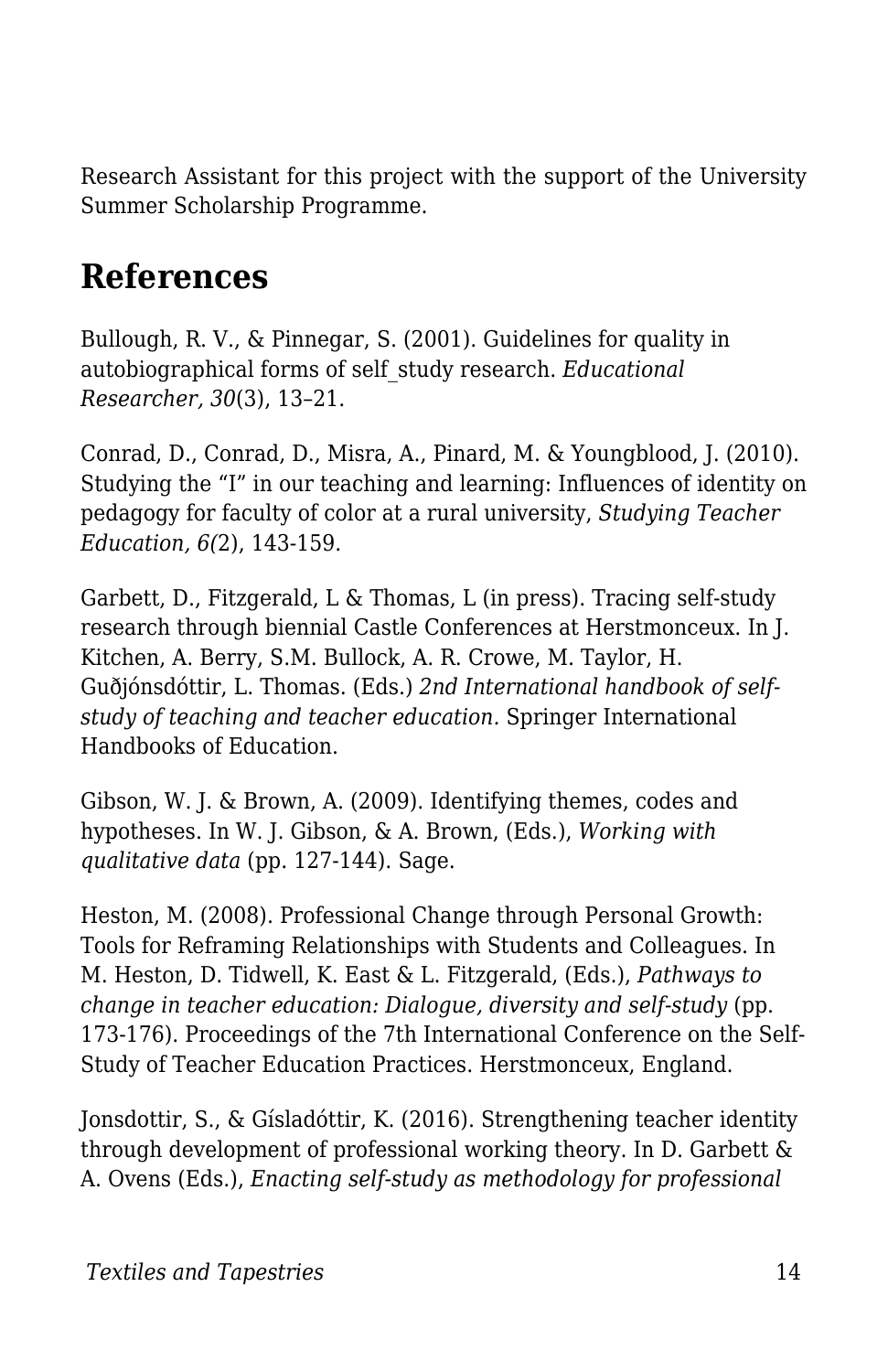*inquiry* (pp. 449-454). Proceedings of the 11th International Conference on the Self-Study of Teacher Education Practices, Herstmonceux, England.

Kaplan, J. (2002) A journey towards self-understanding: Reflections on a teacher educators' methodology. In C. Kosnik, A. Freese & A. Samaras (Eds.), *Making a difference in teacher education through self-study* (pp.31-35). Proceedings of the 4th International Conference on the Self-Study of Teacher Education Practices (Volume 2), Herstmonceux, England.

Lighthall, F. (2004). Fundamental features and approaches of the S-STEP enterprise. In J. J. Loughran, M. L. Hamilton, V. K. LaBoskey, & T. Russell (Eds.), *International handbook of self-study of teaching and teacher education practices* (pp. pp 193-246). Kluwer.

LaBoskey, V. K. (2004a). The methodology of self-study and its theoretical underpinnings. In J. J. Loughran, M. L. Hamilton, V. K. LaBoskey, & T. Russell (Eds*.), International handbook of self-study of teaching and teacher education practices* (pp. 817–869). Kluwer.

LaBoskey, V. K. (2004b). Moving the methods of self-study research and practice forward: Challenges and opportunities. In J. J. Loughran, M. L. Hamilton, V. K. LaBoskey, & T. Russell (Eds.), *International handbook of self-study of teaching and teacher education practices* (pp. 1169–1184). Kluwer.

Loughran, J. J. (2004). A history and context of self-study of teaching and teacher education practices. In J. J. Loughran, M. L. Hamilton, V. K. LaBoskey, & T. Russell (Eds.), *International handbook of self- study of teaching and teacher education practices* (pp. 7–39). Springer.

Magee, D. (2010). The bridge, the hybrid, and the kaleidoscope: Metaphorical representations in a third space. In L. Erickson, J. Young, & S. Pinnnegar (Eds.), *Navigating the public and private: Negotiating the diverse landscape of teacher education* (pp. 141-144).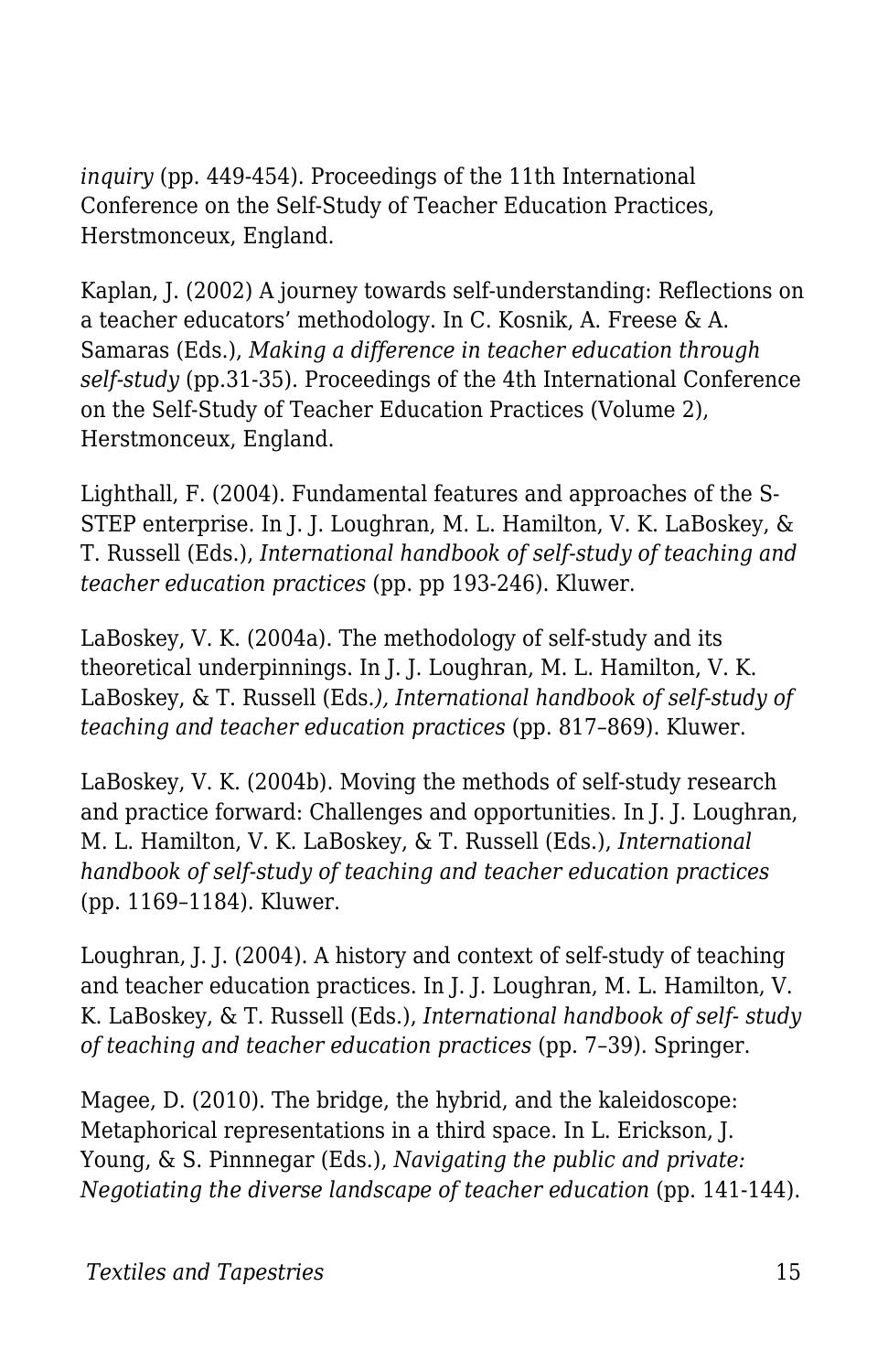Proceedings of the 8th International Conference on the Self-Study of Teacher Education Practices. Herstmonceux, England.

McAndrews (2000). Asking questions: Then impetus for theoretical and pedagogical change. In J. Loughran & T. Russell (Eds.), *Exploring myths and legends of teacher education* (pp. 173-177). Proceedings of the 3rd International Conference on the Self-Study of Teacher Education Practices, Herstmonceux, England.

Pinnegar, S. & Hamilton, M. L. (2009). *Self-study of practice as a genre of qualitative research: Theory, methodology, and practice.* Springer.

Ramirez, L., & Allison-Roan, A. (2014). Leadership, ready or not: Lessons learned about self through 'becoming' leaders via comentoring. In D. Garbett & A. Ovens (Eds.), *Changing practices for changing times: Past, present and future possibilities for self-study research* (pp. 174-176). Proceedings of the 10th International Conference on the Self-Study of Teacher Education Practices, Herstmonceux, England.

Samaras, A. (2011). *Self-study teacher research: Improving your practice through collaborative inquiry*. Sage.

Seaton, L. (2006). Seeking collaboration in practitioner settings: Finding my self. In L. Fitzgerald, M. Heston, & D. Tidwell (Eds.), *Collaboration and Community: Pushing Boundaries through Self-Study* (pp. 234-237). Proceedings of the 6th International Conference on the Self-Study of Teacher Education Practices. Herstmonceux, England.

Silverman, D. (2013). *Doing qualitative research: A practical handbook*. Sage.

Spiteri, D. (2010). Back to the classroom: Lessons learnt by a teacher educator. *Studying Teacher Education, 6*(2), 131-141.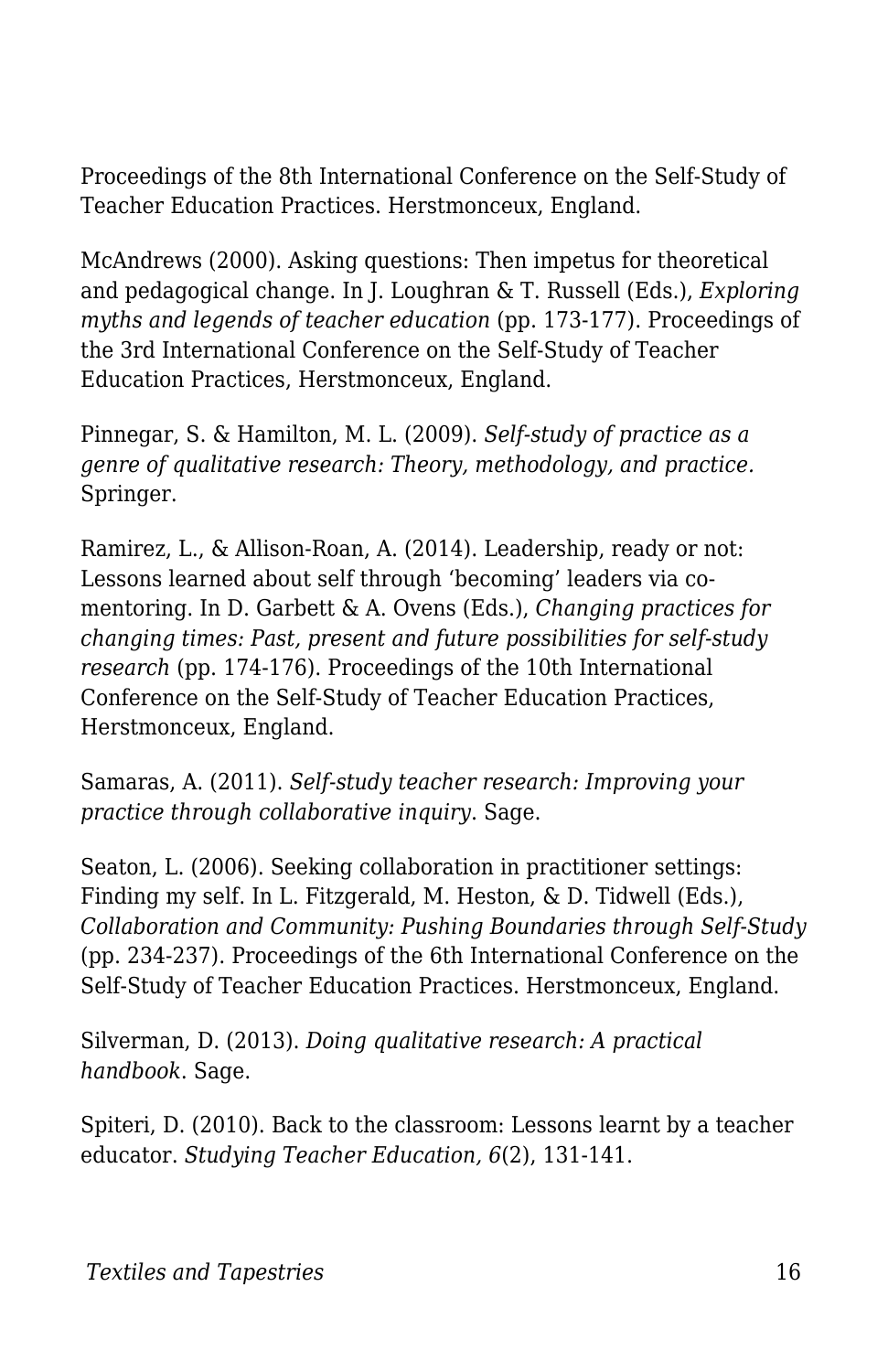Strom, K., Mills, T., Abrams, L., & Dacey, C. (2018) Thinking with posthuman perspectives in self-study research, *Studying Teacher Education, 14*:2, 141-155

Tidwell, D. (2002). On stage: The efficacy and theatrics of large group instruction. In C. Kosnik, A. Freese & A. Samaras (Eds.), *Making a difference in teacher education through self-study* (pp. 111-117). Proceedings of the 4th International Conference on the Self-Study of Teacher Education Practices (Volume 2), Herstmonceux, England.

Tidwell, D., Heston, M., & Fitzgerald, L. (Eds.). (2009). *Research methods for the self-study of practice* (Vol. 9). Springer Science & Business Media.

Tidwell, D., & Jónsdóttir, S. (in press). Methods and Tools of Self-Study. In J. Kitchen, A. Berry, S.M. Bullock, A. R. Crowe, M. Taylor, H. Guðjónsdóttir, L. Thomas. (Eds.) *2nd International handbook of selfstudy of teaching and teacher education.* Springer International Handbooks of Education.